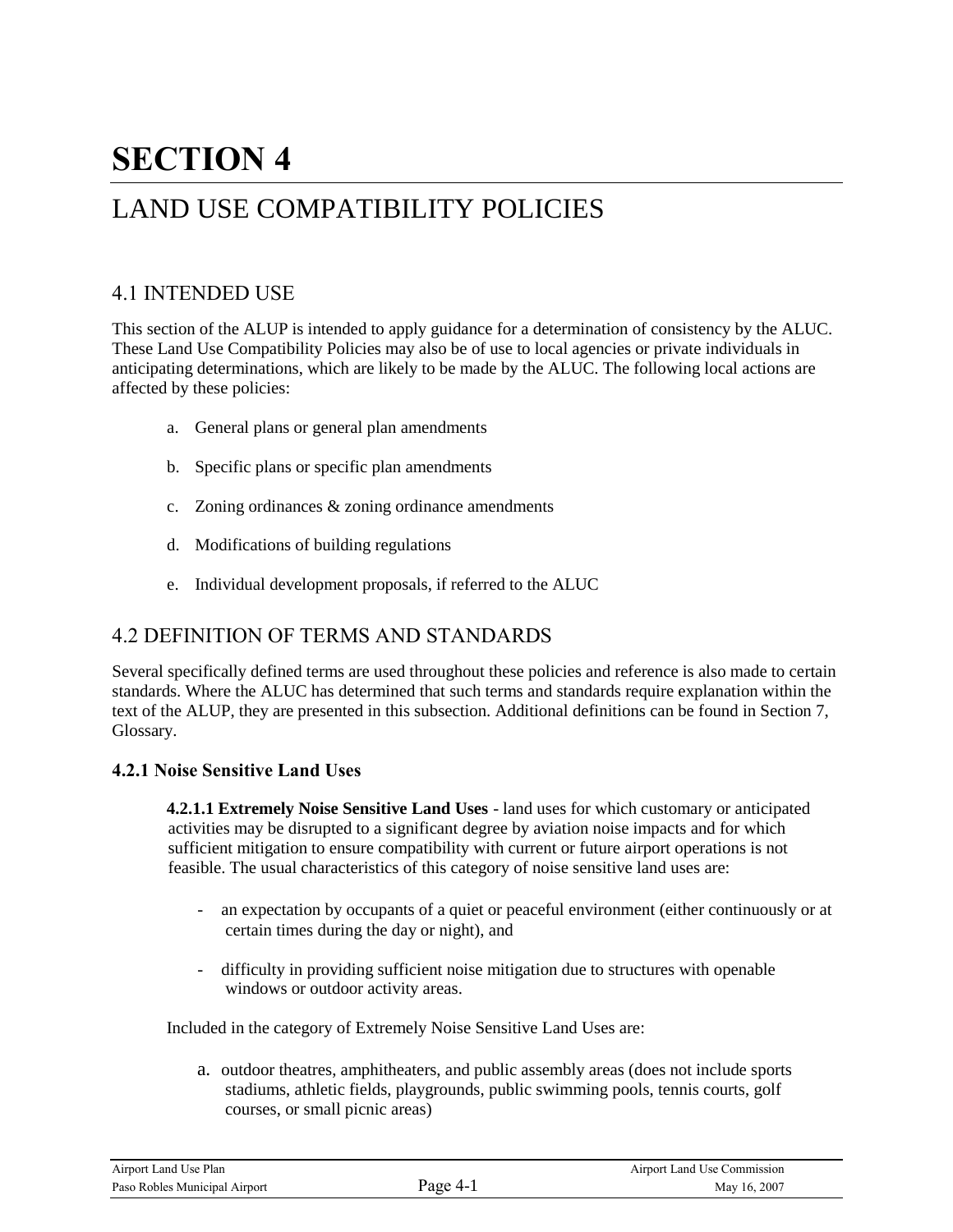- b. restaurants, bars, taverns, food takeouts, wine tasting rooms, and similar business, if such business include outdoor eating or drinking areas
- c. campgrounds (with overnight sleeping facilities)

#### **4.2.1.2 Moderately Noise Sensitive Land Uses**

**4.2.1.2 Moderately Noise Sensitive Land -** Uses land uses for which customary or anticipated activities may be disrupted to a significant degree by aviation noise impacts, but for which sufficient mitigation to ensure compatibility with current or future airport operations is feasible by the incorporation of special design features and construction techniques. The usual characteristics of this category of noise sensitive land uses are:

- an expectation by occupants of a quiet or peaceful environment (either continuously or at certain times during the day or night) and structures associated with the land use will feature fixed windows and central climate control systems. Activities associated with the land use are confined exclusively or almost exclusively to indoor areas. Included in the category of Moderately Noise Sensitive Land Uses are:
- a. hotels and motels
- b. restaurants, bars, taverns, food takeouts, wine tasting rooms, and similar business, without outdoor eating or drinking areas
- c. temporary sleeping quarters for air crews and other employees in transit
- d. offices, office buildings
- e. hospitals, nursing homes, residential care facilities and other medical facilities offering 24-hour care
- f. churches, synagogues, temples, monasteries and convents
- g. mortuaries, funeral parlors
- h. indoor theatres, music halls, meeting halls, and other indoor public assembly facilities (but not including facilities utilized exclusively by pilots- organizations, airport or airline employees, or other airport related groups)
- i. studios radio, television, recording, rehearsal, and performance facilities
- j. schools and day care centers (but not including flight schools, aviation mechanics training schools, airline orientation facilities or other institutions offering instruction only in aviation-related fields)
- k. libraries (excluding aviation-oriented libraries)
- l. museums (excluding air museums)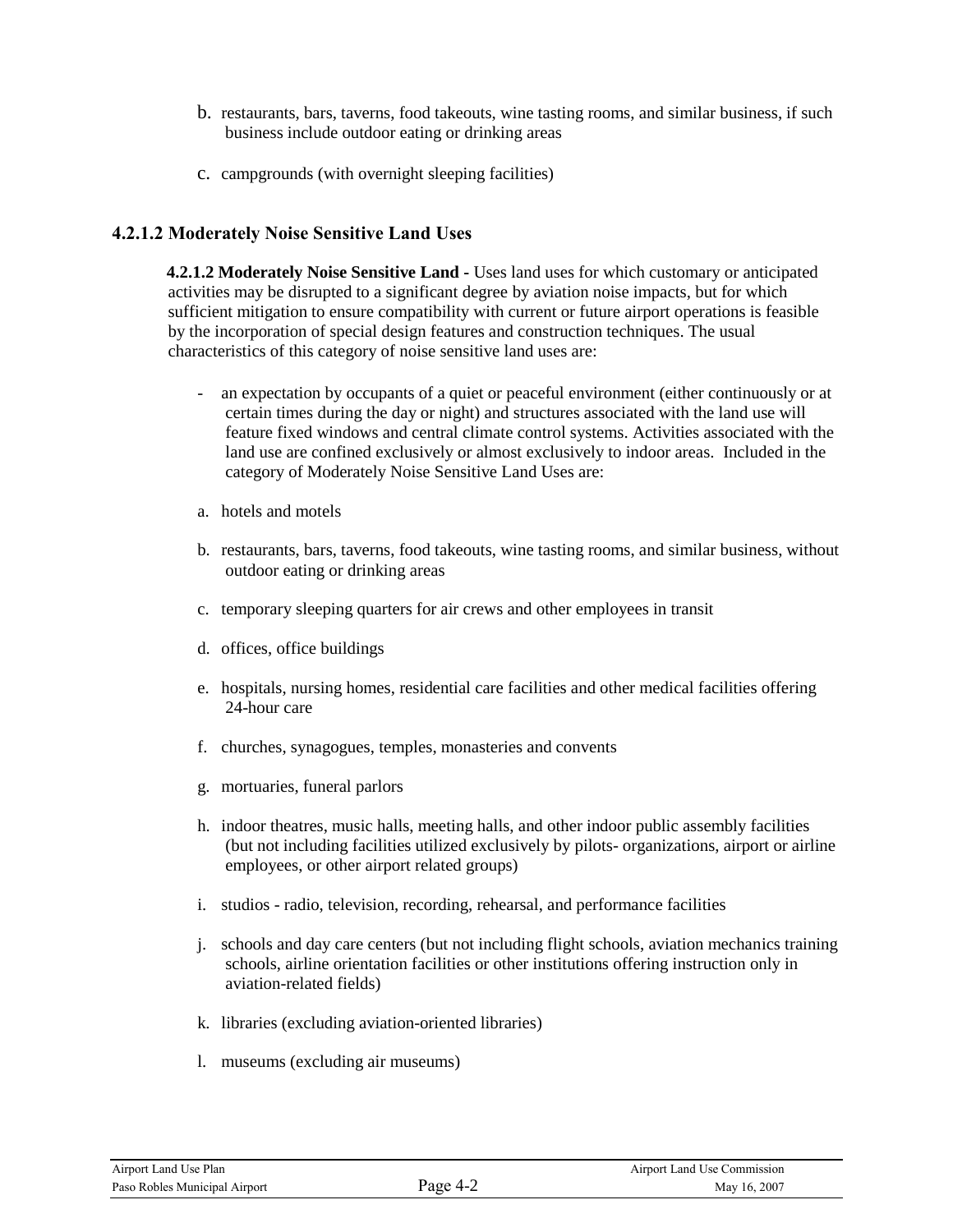**4.2.2 Projected 55 dB CNEL Contour -** For purposes of this ALUP, the term projected 55 dB CNEL contour shall mean the 55 dB CNEL contour defined for airfield capacity conditions. This noise contour shall be developed using the Federal Aviation Administration (FAA) Integrated Noise Model (INM). The specific 55 dB CNEL noise contour used in this ALUP was developed by Brown-Buntin Associates (September, 2002) and is illustrated in Figure 2 Airport Noise Contours. The generalized flight tracks used for aircraft arrivals, departures, and touch-and-go operations are shown on Figure 1. The Flight Tracks and general aircraft traffic mix used are the ultimate capacities specified for the Airport in the adopted Airport Master Plan Update.

**4.2.3 Area of Demonstrated Noise Incompatibility -** For purposes of this ALUP, the term area of demonstrated noise incompatibility shall be defined to be any community or neighborhood, which has shown itself to be affected by airport-related noise concerns by:

- a. a substantial ongoing pattern of noise complaints received and logged by airport administration from multiple members of the community; or
- b. multiple airport noise concerns from the area recorded verbally or in written form on the public records of the ALUC or any referring agency.

**4.2.4 Infill development** - For purposes of this ALUP, a determination that a particular land use represents infill development shall be made only if all of the following conditions are met:

- a. The proposed development area is bounded by uses similar to those proposed, and
- b. The proposed development does not extend the perimeter of the area already developed with noise-sensitive uses, and
- c. Increased intensity and/or incompatibility of noise-sensitive uses is not permitted through use permits, density transfers or other strategies, and
- d. Other applicable development conditions (such as avigation easement dedication, disclosure requirements, and special structural noise attenuation criteria) are met.

**4.2.5 Land Use Density** - For purposes of this ALUP, the term land use density is defined as the maximum number of persons per acre that a development can be expected to attract during peak periods of use. For any given referral, land use density will be calculated as follows:

- a. Determine the nonresidential land uses, which are intended within the project and the number of square feet of building and/or outdoor area, which will be devoted to each use. If portions of the proposed development could be employed for a variety of uses, the most intensive shall be utilized in computing land use intensity
- b. Divide the number of square feet to be devoted to each nonresidential use by the number of square feet per person specified in Appendix E of this document. Add the number of persons calculated for each individual use to obtain the projected total number of persons on site.
- c. To the quantity obtained in step b., add two (2) persons for each planned caretaker unit.
- d. Divide the number of persons obtained in step c. by the gross acreage of the project site to obtain the land use density (persons/acre).

| Airport Land Use Plan         |          | Airport Land Use Commission |
|-------------------------------|----------|-----------------------------|
| Paso Robles Municipal Airport | Page 4-3 | May 16, 2007                |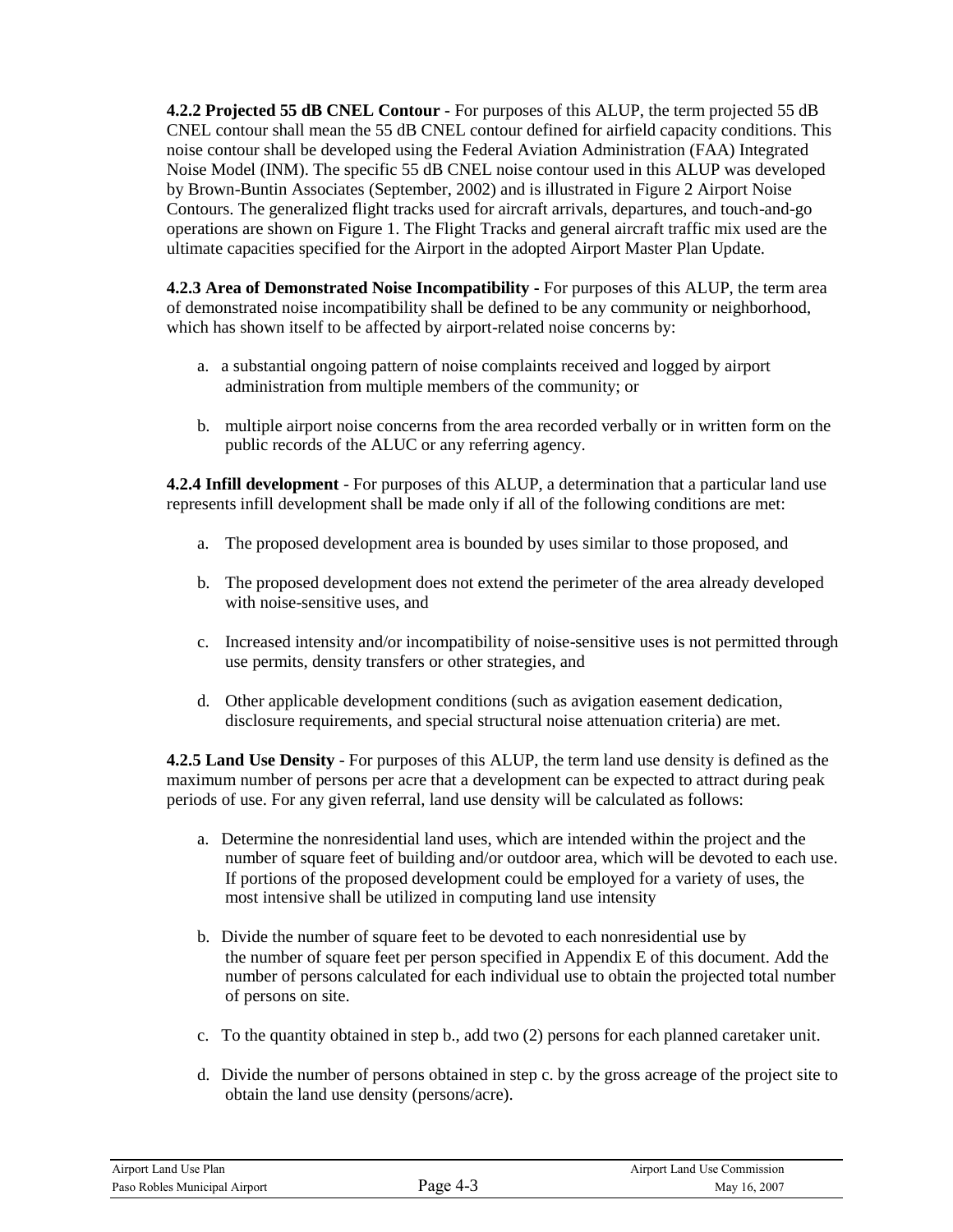## *Example of Land Use Density Calculations*

*An applicant proposes to construct a shopping complex on 7.7 acres of property: The ground floor of the complex will include a grocery market of 44,000 square feet (sq. ft.) and additional space of 24,000 sq. ft intended for retail sales of as yet unspecified goods and five spaces of 2,200 sq. ft. each, which may be utilized for either sales or for personal services. In addition, the second story will provide 48,000 sq. ft. of general office space and a caretaker's apartment of 1,150 sq. ft. The project description includes the provision that no outdoor commercial activity or public meeting facilities will be allowed at the site.*

*Step a.) Square footage devoted to each use:*

| Retail sales             | 44,000 sq. ft. $+ 24,000$ sq. ft = | $68,000$ sq. ft |
|--------------------------|------------------------------------|-----------------|
| <b>Personal Services</b> | 2,000 sq. ft x 5 =                 | 11,000 sq. ft   |
| <i>Office</i>            |                                    | 48,000 sq. ft   |

| <b>Use</b>               | <b>Square Feet</b>                                                                   | <b>Nonresidential Land Use</b><br><b>Density (from Appendix E)</b>       | <b>Persons</b> |
|--------------------------|--------------------------------------------------------------------------------------|--------------------------------------------------------------------------|----------------|
| Retail sales             | $68,000$ sq. ft                                                                      | 300 sq. ft./person                                                       | 227            |
| <b>Personal Services</b> | $11,000$ sq. ft                                                                      | $200$ sq. ft./person                                                     | 55             |
| <i>Office</i>            | 48,000 sq. ft.                                                                       | $200$ sq. ft./person                                                     | 240            |
| Total                    | $127,000$ sq. ft.                                                                    |                                                                          | 522            |
|                          |                                                                                      |                                                                          |                |
| Step c.)                 | <b>Addition of caretaker unit</b><br>One caretaker unit x 2 persons/unit = 2 persons | Persons on site = 522 persons (step b) + 2 persons = 524 persons on site |                |

#### *Step b.) Persons who may be attracted by each use:*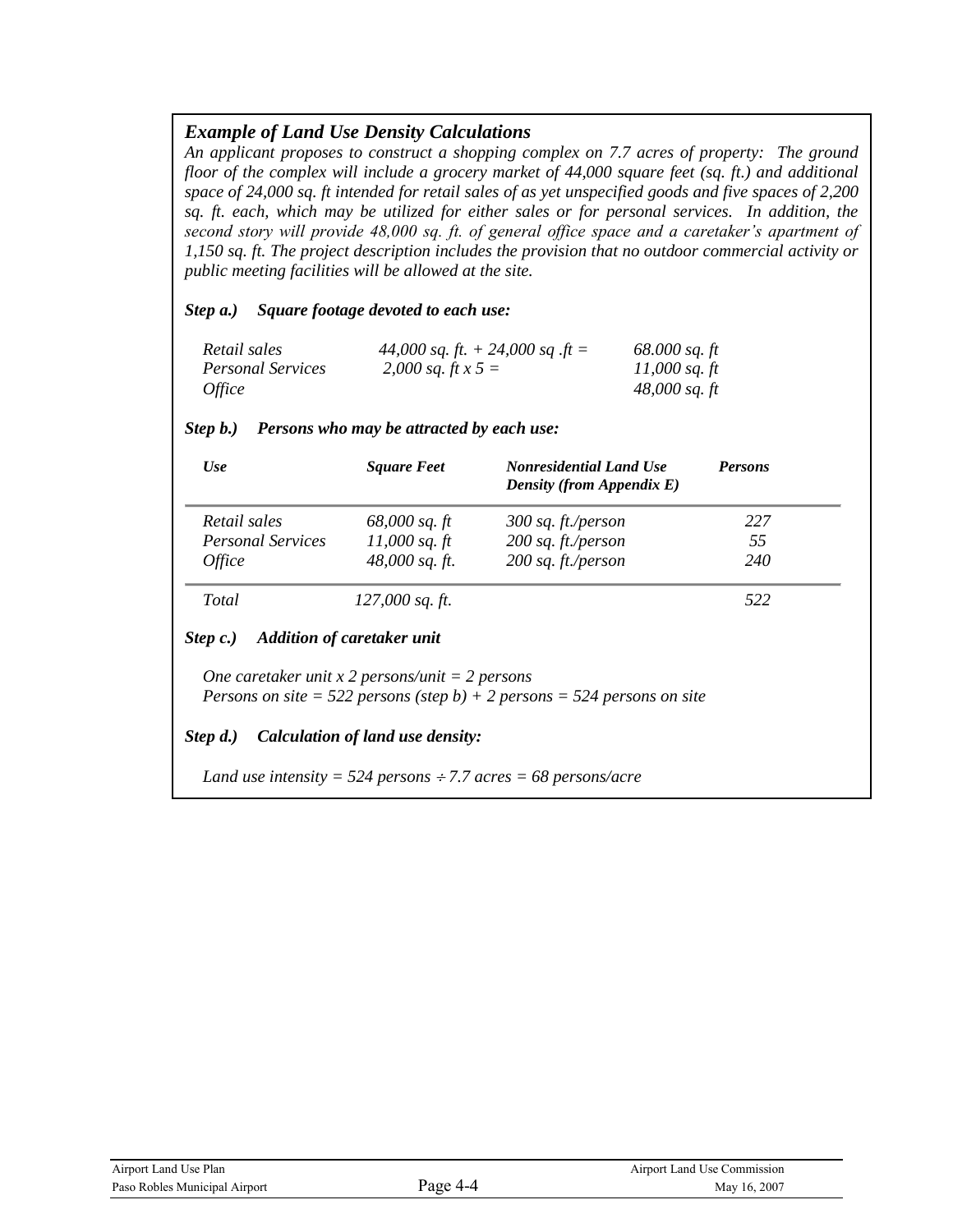**4.2.6 Open Space -** For purposes of this ALUP, open space shall be defined as land which is substantially free of structures, vehicles, and trees, which is relatively smooth and level, and which is devoted to use characterized by low occupancy levels. Land uses, which may be consistent with this definition of open space include:

- a. undeveloped land
- b. parks
- c. agriculture grazing, vineyards or field crops; but not forestry or orchards
- d. certain recreational uses (e.g., golf courses)
- e. cemeteries
- f. street, road, and highway rights-of-way, provided that such hazards as utility poles and wires, and trees are appropriately prohibited.

**4.2.7 Clustered Development** - The ALUC finds that clustered development is the desirable conceptual approach to achieving the amounts and configurations of open space called for by the ALUP.

**4.2.8 Single Acre Land Use Density (Maximum)** - The term "single acre land use density" denotes the highest land use density, which is permissible within small, defined portions of a project or ALUC referral when the overall density of the project or referral area conforms to ALUP standards. The concept of single acre land use density is intended to encourage clustering of development and to afford local agencies and individuals increased flexibility in land use planning. For example, a general plan might encourage commercial land uses along existing major roadways by allowing development up to the specified single acre maximum, while designating other areas of open space or low-intensity agricultural use that will result in an acceptable average land use density for the general plan area as a whole.

**4.2.9 Airport Setting -** For purposes of this ALUP, the current setting of the Paso Robles Municipal Airport shall be designated to be "Rural Farmland/Open Space".

**4.2.10 Special Function -** For purposes of this ALUP, the term *special function* shall be defined to include certain types of land use, which are commonly regarded as requiring special protection from hazards such as aircraft accidents. These uses fall into two categories:

- a. *Low effective mobility occupancies* land uses for which the significant common element is the relative inability of the people occupying the space to move out of harms way; includes elementary and secondary schools, college campuses, hospitals, nursing homes, and other similar uses; and
- b. *Hazardous materials* land uses which include features which could substantially contribute to the severity of an aircraft accident if they were to be involved in one; includes above ground storage of substantial quantities of flammable materials, fuel pumping facilities, above ground electric transmission lines or switching facilities, above ground pipelines carrying flammable materials, and other similar uses.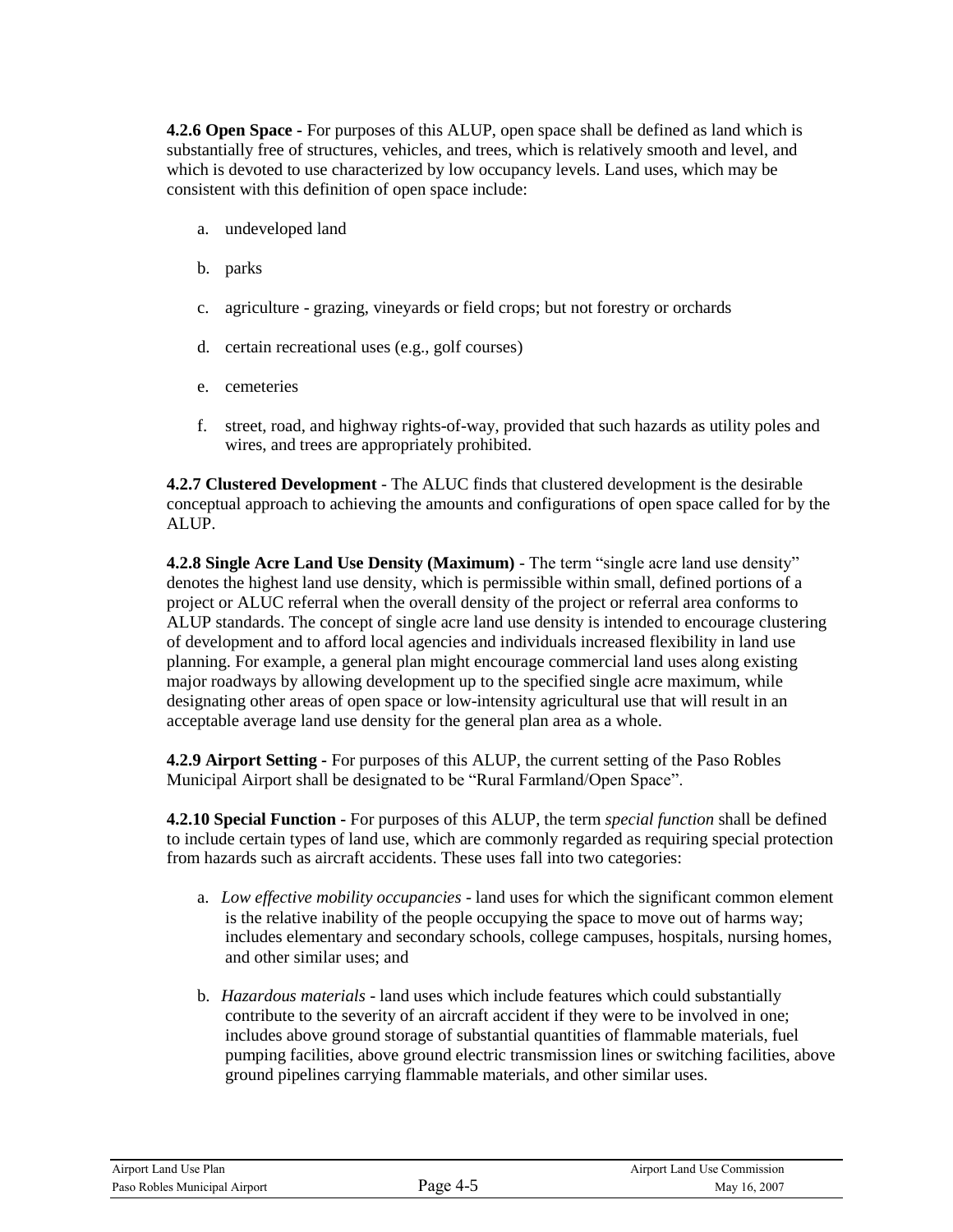**4.2.11 Obstruction to Air Navigation -** For purposes of this ALUP, the term obstruction to air navigation is defined as any existing or future object which is or is expected to penetrate the surface of a takeoff and landing area or any imaginary surface established under Section 77.25 or 77.29 of the Federal Aviation Regulations. However, no part of the takeoff or landing area itself will be considered an obstruction (See Appendix B, Sheet 3, Airspace Plan).

**4.2.12 Hazard to Air Navigation** - For purposes of this ALUP, the term hazard to air navigation is defined as any existing or future object which entails or is expected to entail characteristics which would potentially interfere with the takeoff, landing, or maneuvering of aircraft at the Airport, including:

- a. creation of electrical interference with navigation signals or radio communication between the aircraft and airport;
- b. lighting which is difficult to distinguish from airport lighting;
- c. glare in the eyes of pilots using the airport;
- d. uses which attract birds and create bird strike hazards;
- e. uses which produce visually significant quantities of smoke; and
- f. uses which entail a risk of physical injury to operators or passengers of aircraft (e.g., exterior laser light demonstrations or shows).

## 4.3 GENERAL LAND USE POLICIES

Notwithstanding any other provision of this ALUP, a proposed general plan or general plan amendment, specific plan or specific plan amendment, zoning ordinance or zoning ordinance amendment, building regulation modification, or individual development proposal will be determined to be inconsistent with the ALUP if:

- a. **Policy G-1**: The proposed local action would create or permit new residential development in the Planning Area. Residential development is an undesirable land use within the Planning Area. It is the intent of the ALUP to prohibit further subdivision of land or changes to land use zoning that would result in an increase in the number of residential dwelling units within the Planning Area. Existing parcels that are entitled, as of February 16, 2005, to be occupied by existing or new residential dwellings under the current General Plan, Zoning, or other applicable regulations shall not, however, be considered inconsistent with the ALUP under this policy.
- b. **Policy G-2**: The proposed local action would allow development designated as "Prohibited" by the Land Use Policies or Land Use Matrix of the ALUP.
- c. **Policy G-3**: The proposed local action or project would be determined to be inconsistent with the ALUP if the information required for review of the proposed local action is not provided by the referring agency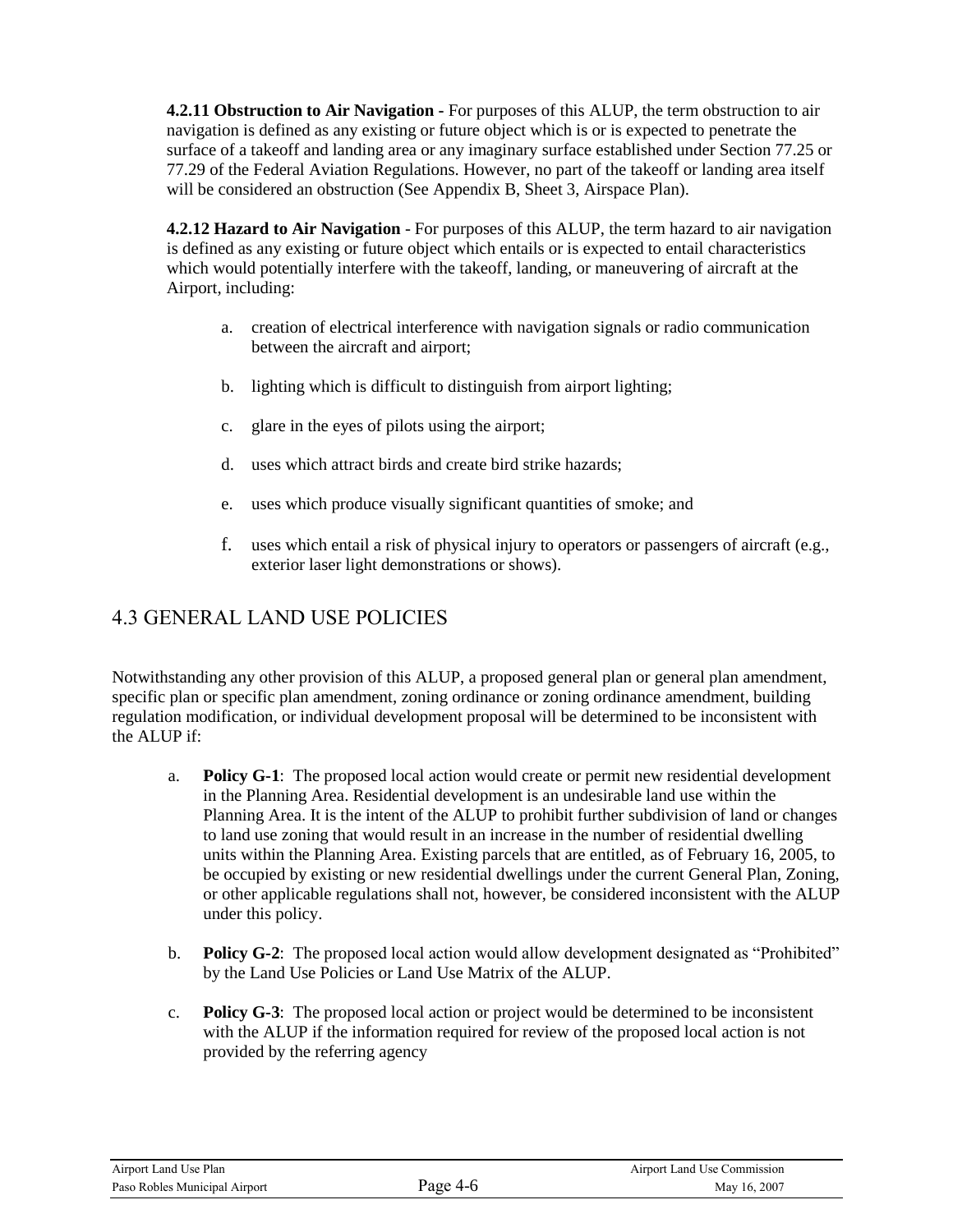- d. **Policy G-4**: The proposed local action would, in the considered opinion of the ALUC, present specific incompatibilities to the continued economic vitality and efficient operation of the Airport with respect to noise, safety, overflight, or obstacle clearance.
- e. **Policy G-5:** Except as provided in Policy G-6, the proposal is not in conformance with all applicable Specific Land Use Policies. In the event that the site affected by a proposed project or local action is located in more than one noise exposure area or aviation safety area, the standards for each such area will be applied separately to the land area lying within each noise of safety zone.
- f. **Policy G-6:** When the site affected by a proposed project or local action is located in more than one noise exposure area or aviation safety area, the Airport Land Use Commission may, at its sole discretion, elect not to apply the requirements of Policy G-5 if:
	- i. The total gross area(s) within the more restrictive area(s) is 2 acres or less, and
	- ii. The land area(s) within the more restrictive area(s) is less than 50% of the total gross land area affected by the referred project or local action

In such instance, the ALUC may elect to apply the policies applicable to the least restrictive noise and/or safety zone to the entire site affected by the project or local action. The ALUC must adopt specific findings that the proposed project or local action, so considered, would not result in the potential development of land uses incompatible with current or future airport operations.

## 4.4 SPECIFIC LAND USE POLICIES: NOISE

### **4.4.1 Noise Objectives**

The objective of the noise policies of this ALUP is to minimize the number of people exposed to frequent and/or high levels of airport noise or high cumulative noise levels of which airport noise is one component. The basic strategy for achieving noise compatibility is to limit the development of land uses that are particularly sensitive to noise. The most acceptable land uses are those that either involve few people (especially people engaged in outdoor activities), or generate significant noise levels themselves (such as transportation facilities or industrial uses).

To that end, the ALUC finds that the quiet, rural nature of a major portion of the Airport Review Area contributes significantly to the sensitivity and perception of noise impacts by affected persons within the area. It must also be noted that the low activity levels of air traffic – especially during nighttime hours – result in each aircraft event (flyover) being perceived as a single event, rather than as an ambient noise level which is measured and calculated over a longer period of time (CNEL); e.g. studies show that a single-event flyover at the 55 dB CNEL contour line could, very well be measured at as much as 86.2 dB LAmax. The individual perception, of course, is of the higher level. This ALUP considers these factors in making its compatibility findings.

The local experience of the Airport in responding to community concerns contributes to ALUP findings. Public comment/complaint from single event flyover incidents are routinely received by Airport Operations from locations as far as a mile beyond the outer limits of the Airport Review Area. This actual experience provides ample justification to expand the size of the Review Area, as substantiated by the demonstrated noise incompatibility of the area. It is nevertheless the determination of the ALUC that the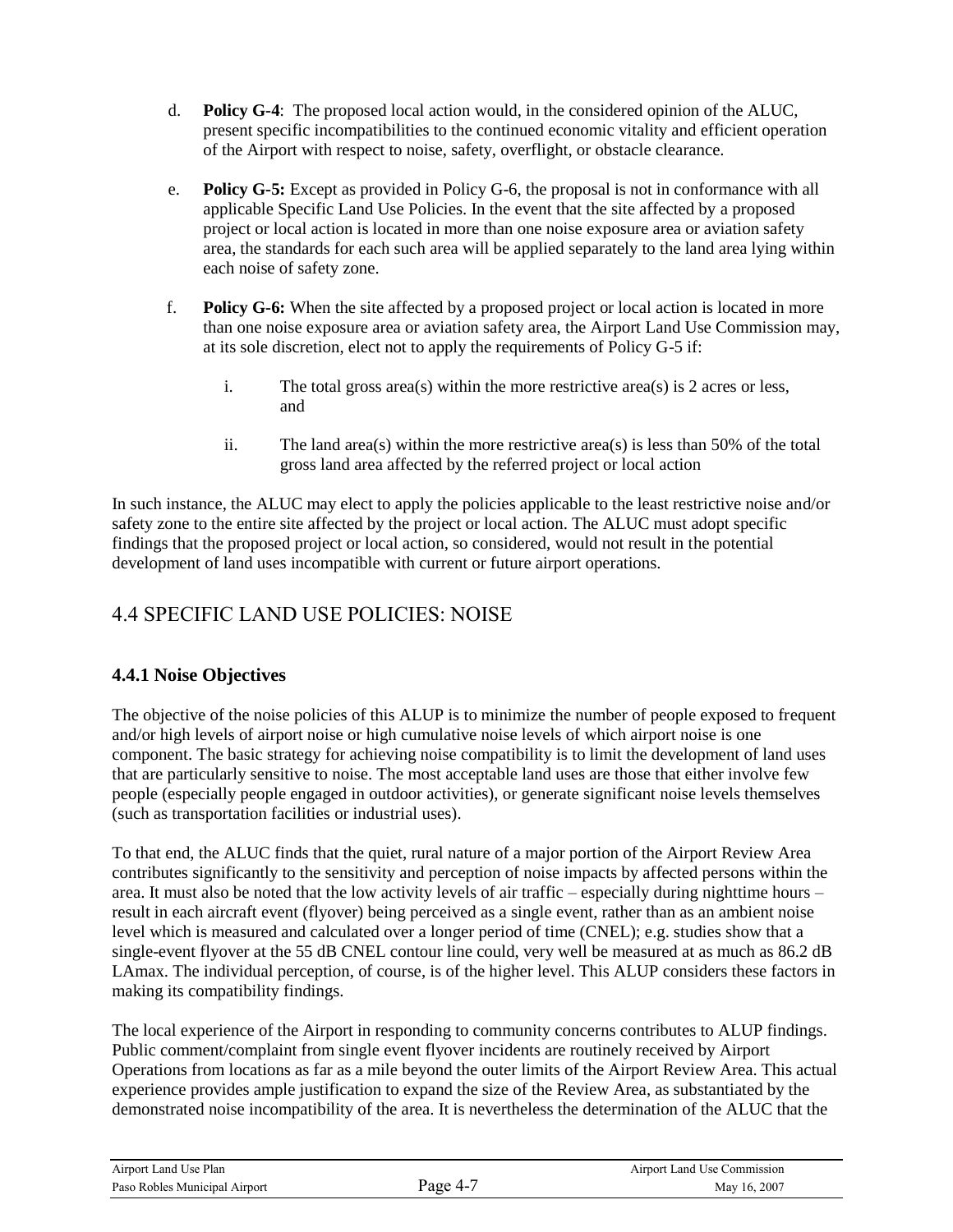prescribed limits of the horizontal surface of Part 77 of Federal Air Regulations, used presently for the Review Area boundaries, provides adequate public protection.

Residential uses are affected significantly by the circumstances above. Individual perception and sensitivities are likewise amplified in the residential setting. This ALUP finds that any residential uses, within the Review Area, are not compatible with present airport operations, and will be impacted to a greater degree by the anticipated increases of future operations. Existing residential uses and associated entitlements are therefore considered non-conforming, but allowable, in accordance with the provisions of paragraph 2.7.1. Any increase in residential entitlement within the Airport Review Area is not consistent with the provisions of this ALUP.

Many land uses, although noise sensitive, are allowable within the Review Area. A major mitigating factor is the construction methods utilized for the occupied premises. Established studies and adopted standards provide guidance to achieve appropriate noise attenuation. The ALUC finds in most cases, that standard construction methods meet or exceed any noise attenuation requirements. Although specific noise attenuation standards are provided, this ALUP does not prescribe special methods of construction to achieve the required noise attenuation within the plan area.

#### **4.4.2 Noise Mitigation**

Although the preferred approach to preventing airport noise incompatibility is to ensure that noise sensitive land uses are not established within the Airport Review Area, circumstances may arise in which economic factors, existing land use patterns, previously-established parcel configurations, or other factors render this strategy impracticable. Consequently, the establishment of moderately noise-sensitive land uses is considered to be an acceptable alternative, so long as sufficient noise mitigation measures are assured. A proposed general plan, general plan amendment, specific plan, specific plan amendment, zoning ordinance or zoning ordinance amendments, building regulation modification, or individual development proposal will be deemed to incorporate sufficient requirements for noise mitigation only if the proposed project or local action specifically requires attenuation of aviation-related interior noise impacts. Note: Noise mitigation is required only for those moderately noise sensitive projects and local actions that are inside the 55 dB CNEL contour shown on Figure 2.

#### **4.4.3 Noise Policies**

Notwithstanding any other provision of this ALUP, a proposed general plan, general plan amendment, specific plan, specific plan amendment, zoning ordinance or zoning ordinance amendments, building regulation modification, or individual development proposal will be determined to be inconsistent with the ALUP if the proposed local action:

- a. **Policy N-1** Would permit or fail to sufficiently prohibit establishment of any extremely noise sensitive land use inside the projected 60-dB CNEL contour.
- b. **Policy N-2** Would permit or fail to sufficiently prohibit any extremely noise-sensitive land use inside the projected 55-dB CNEL contour, with the exception of developments, which meet the criteria delineated in Section 4.2.4 for designation as infill.
- c. **Policy N-3** Would permit or fail to sufficiently prohibit any moderately noise-sensitive land use inside the projected 55-dB CNEL contour, with the exception of developments which meet the requirements for mitigation of interior noise levels specified in Section 4.4.2
- d. **Policy N-4** Would permit or fail to sufficiently prohibit, in any location which is within or adjacent to an area of demonstrated noise incompatibility or in an acoustic environment substantially similar to an area of demonstrated noise incompatibility: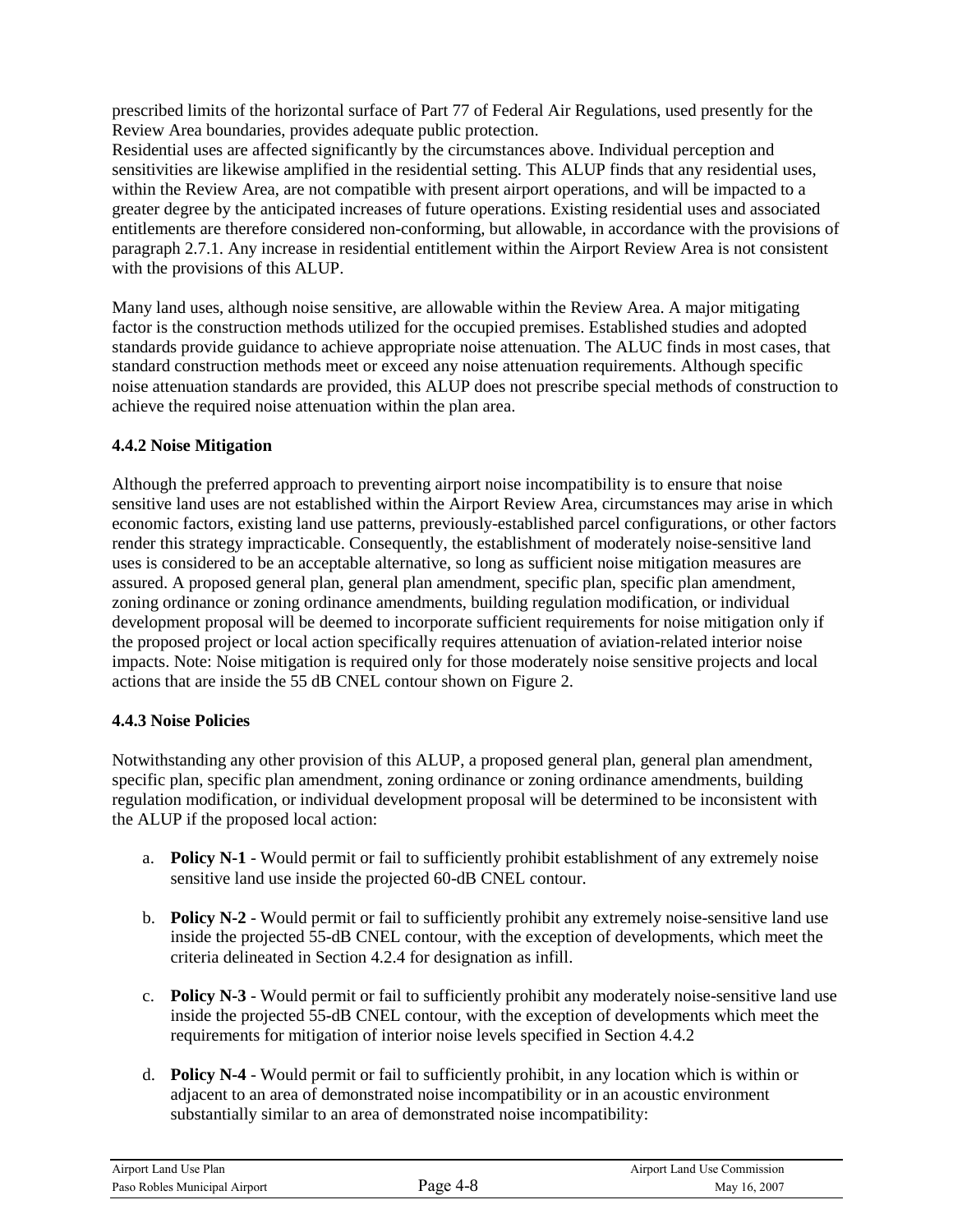- i. Any extremely noise-sensitive development
- ii. Any new moderately noise-sensitive development, unless adequate, specific, and detailed provisions are set forth to mitigate noise incompatibility between allowable or proposed noise-sensitive uses (including foreseeable outdoor activities) and airport operations.

## 4.5 SPECIFIC LAND USE POLICIES: SAFETY

#### **4.5.1 Safety Objective**

The objective of the safety policies of this ALUP is to minimize the risks to the safety and property of persons on the ground associated with potential aircraft accidents and to enhance the chances for survival of the occupants involved in an accident, which takes place beyond the immediate runway environment.

#### **4.5.2 Safety Zones**

In furtherance of the above objective, the following Safety Zones are defined and adopted. The size and configuration of these zones are based on the recommendations and guidance provided by the California Airport Land Use Planning Handbook, although some modifications have been made in response to conditions unique to the Paso Robles Municipal Airport.

**Airport Property** - All property within the boundaries of the Paso Robles Municipal Airport. Land Use in this zone is controlled by the Airport Master Plan and is, therefore, excluded from the provisions of the Airport Land Use Plan. The Airport Master Plan itself is reviewed by the Airport Land Use Commission and must be determined to be consistent with this ALUP.

**Safety Zone 1 (Runway Protection Zones)** - Four trapezoidal areas, which extend from a distance of 200 feet beyond the end of each runway to a distance of 2,700 feet from the runway ends. The long axis of each trapezoid is coincident with the extended centerline of the corresponding runway. The apex (narrower end) of each RPZ lies closest to the runway end and extends 500 feet to either side of the extended runway centerline. The wider end of each RPZ extends 875 feet to either side of the extended centerline. Safety Zone 1 excludes any land within the area prescribed which is Airport property.

**Safety Zone 2 (Inner Approach/Departure Zone)** - Four rectangular areas, which lie immediately beyond the Runway Protection Zones and extend from a distance of 2,700 feet beyond the end of each runway to a distance of 6,000 feet from the runway ends. Each rectangle extends 750 feet laterally from the extended runway centerline. The long axis of each rectangle is coincident with the extended centerline of the corresponding runway. Safety Zone 2 excludes any land within the area prescribed which is Airport property.

Safety Zone 2 also includes an additional area to the southeast of the extended centerline of runway 19 to accommodate increased traffic, including larger aircraft, utilizing a southeasterly departure from this runway (see Figure 2).

**Safety Zone 3 (Turning and Sideline Zones**) - An irregularly shaped zone which includes:

• The area which is encompassed by a  $15^{\circ}$  angle to either side of the extended runway centerline, constructed at a point which is on the runway centerline and 2,000 feet from the end of the runway, and which is within 6,000 feet of such point, and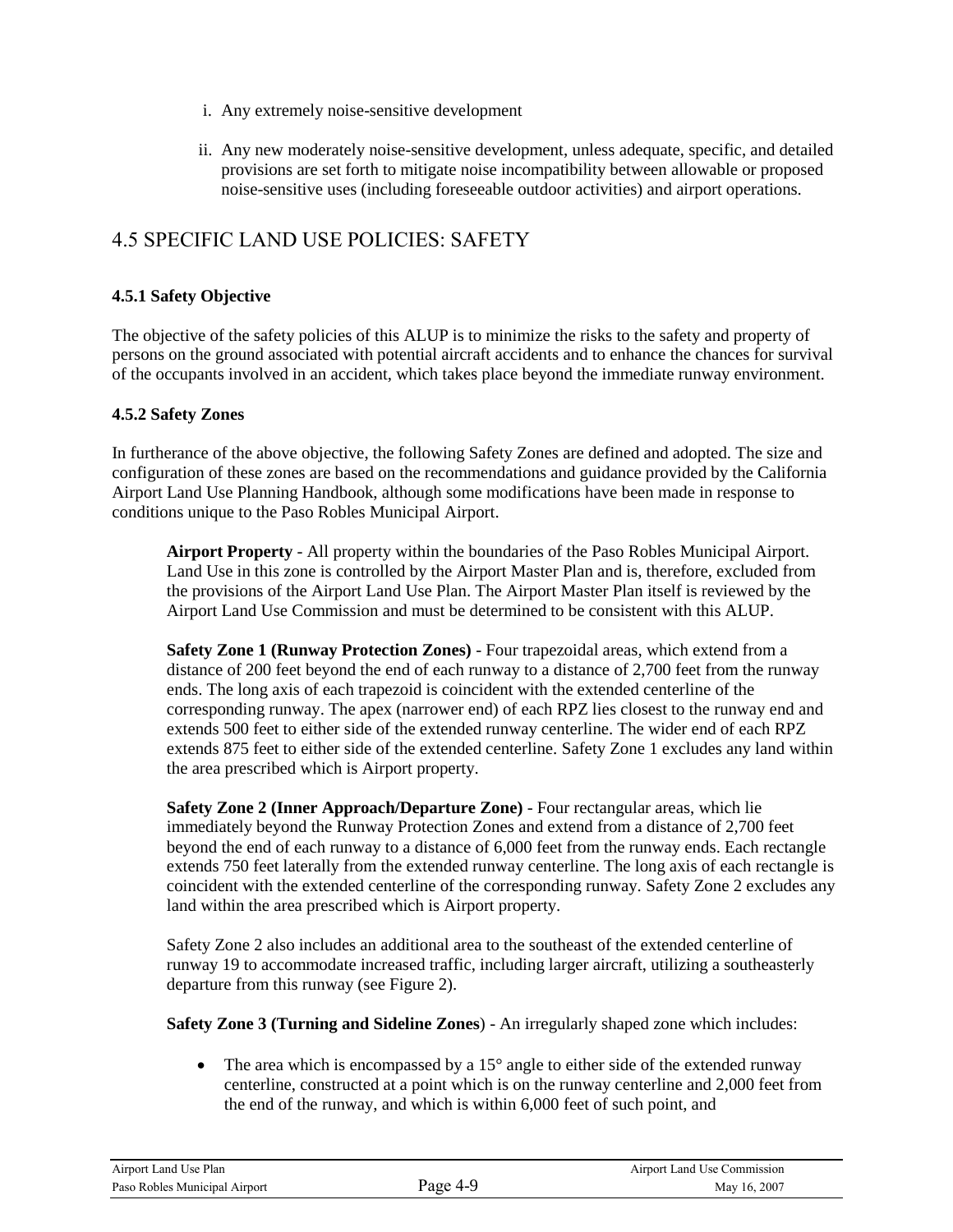- Trapezoidal areas adjacent to the extended centerline of each runway, which extend from a distance of 4,000 feet from the end of the runway to the outer limit of the Airport Planning Area, and whose lateral boundaries lie at a perpendicular distance of 1070 feet from the extended runway centerline and which distance increases by an additional 0.15 foot for each additional foot of distance from the runway end, and
- The area, which lies within 1,000 feet of:
	- i. any point on any runway centerline, or
	- ii. any point on that portion of any extended runway centerline that is within 1,000 feet of the end of the corresponding runway.
- Airport property and areas encompassed by Safety Zones 1 and 2 are excluded.

Safety Zone 3 also includes an additional area to the southeast of the extended centerline of runway 19 to accommodate increased traffic, including larger aircraft, utilizing a southeasterly departure from this runway (see Figure 2).

**Safety Zone 4 (Outer Approach/Departure Zone)** - Four rectangular areas, which lie immediately beyond the Inner Approach/Departure Zones and extend from a distance of 6,000 feet beyond the end of each runway to a distance of 10,000 feet from the runway ends. Each rectangle extends 500 feet laterally from the extended runway centerline. The long axis of each rectangle is coincident with the extended centerline of the corresponding runway.

Safety Zone 4 also includes an additional area to the southeast of the extended centerline of runway 19 to accommodate increased traffic, including larger aircraft, utilizing a southeasterly departure from this runway (see Figure 5).

#### **Safety Zone 5 (Traffic Pattern Zone)** - Includes:

- The area which lies within 6,000 feet of
	- i. any point on any runway centerline, or
	- ii. any point on that portion of any extended runway centerline that is within 4,000 feet of the end of the corresponding runway.
- The area which lies within the projected 55-dB CNEL airport noise contour
- Airport property and areas encompassed by Safety Zones 1 through 4 are excluded.

**Safety Zone 6 (Outer Airport Influence Zone)** - Includes all portions of the Airport Planning Area which are not within the airport boundary or within Safety Zones 1 through 5.

#### **4.5.3. Safety Policies**

Notwithstanding any other provision of this ALUP, a proposed general plan, general plan amendment, specific plan, specific plan amendment, zoning ordinance, zoning ordinance amendment, building regulation modification, or individual development proposal will be determined to be inconsistent with the ALUP if the proposed local action:

| Airport Land Use Plan         |           | Airport Land Use Commission |
|-------------------------------|-----------|-----------------------------|
| Paso Robles Municipal Airport | Page 4-10 | May 16, 2007                |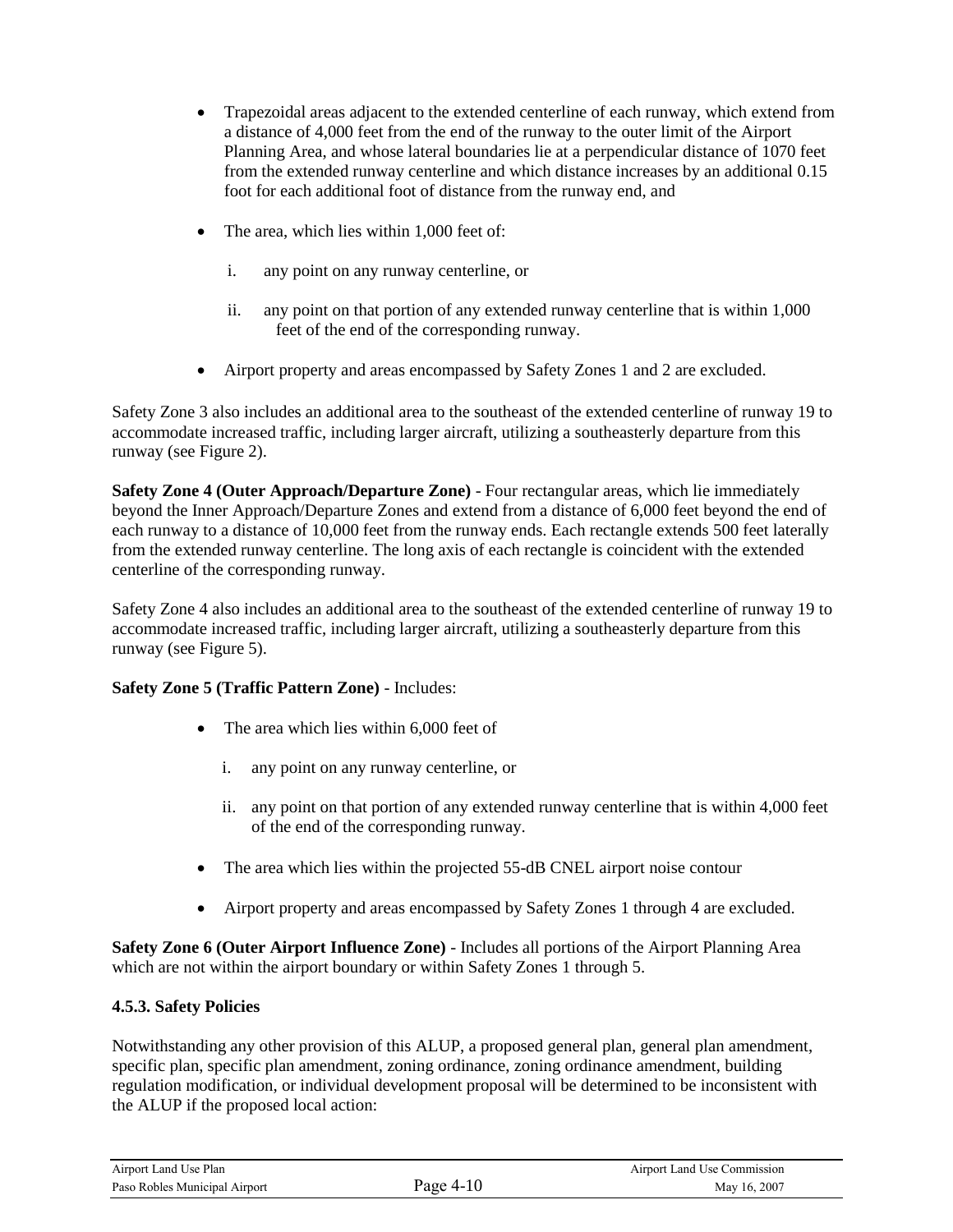- a. **Policy S**-**1** Would permit or lacks sufficient provisions to prohibit structures and other obstacles within the Runway Protection Zones for any runway at the Airport, as depicted in the Airport Layout Plan of the 2003 Airport Master Plan (see Appendix B) or such succeeding Airport Layout Plan or diagram as may be accepted and deemed valid by the ALUC.
- b. **Policy S-2** Would permit or lacks sufficient provisions to prohibit any new residential development within the Airport Planning Area, with the exceptions of:
	- i. existing entitlement allowed under General Planning and Zoning in effect as of February 16, 2005
	- ii. developments which meet the criteria delineated in Section 4.2.4 for designation as infill
	- iii. caretaker units in zones where such are designated as allowable by the Land Use Compatibility Matrix (Section 5).
- c. **Policy S-3** Would permit or lacks sufficient provisions to prohibit new development which exceeds the density standards set forth in Table 5:
- d. **Policy S-4** Would permit or lacks sufficient provisions to prohibit new development with a percentage of open space less than the minimum standards set forth in Table 5.
- e. **Policy S-5** Would permit or lacks sufficient provisions to prohibit special land use functions - either limited mobility occupancies or hazardous materials uses - in Safety Zones 1 through 5. This Policy shall not, however, apply to flight training centers, vocational schools, or other training facilities which are directly related to aviation and which require or benefit from a location in proximity to an airport.
- f. **Policy S-6 –** Would permit or lacks sufficient provisions to prohibit the use of "Ag Cluster", Transfer of Development Credits, or other methodology for clustering or adjustment of allowable residential density in a manner which either:
	- i. increases the number of dwelling units permitted or constructed within the Airport Planning Area beyond the number which would otherwise be allowed, or
	- ii. effects a shift in density from areas of lower aviation safety hazard to areas of greater risk.

| Airport Land Use Plan         |           | Airport Land Use Commission |
|-------------------------------|-----------|-----------------------------|
| Paso Robles Municipal Airport | Page 4-11 | May 16, 2007                |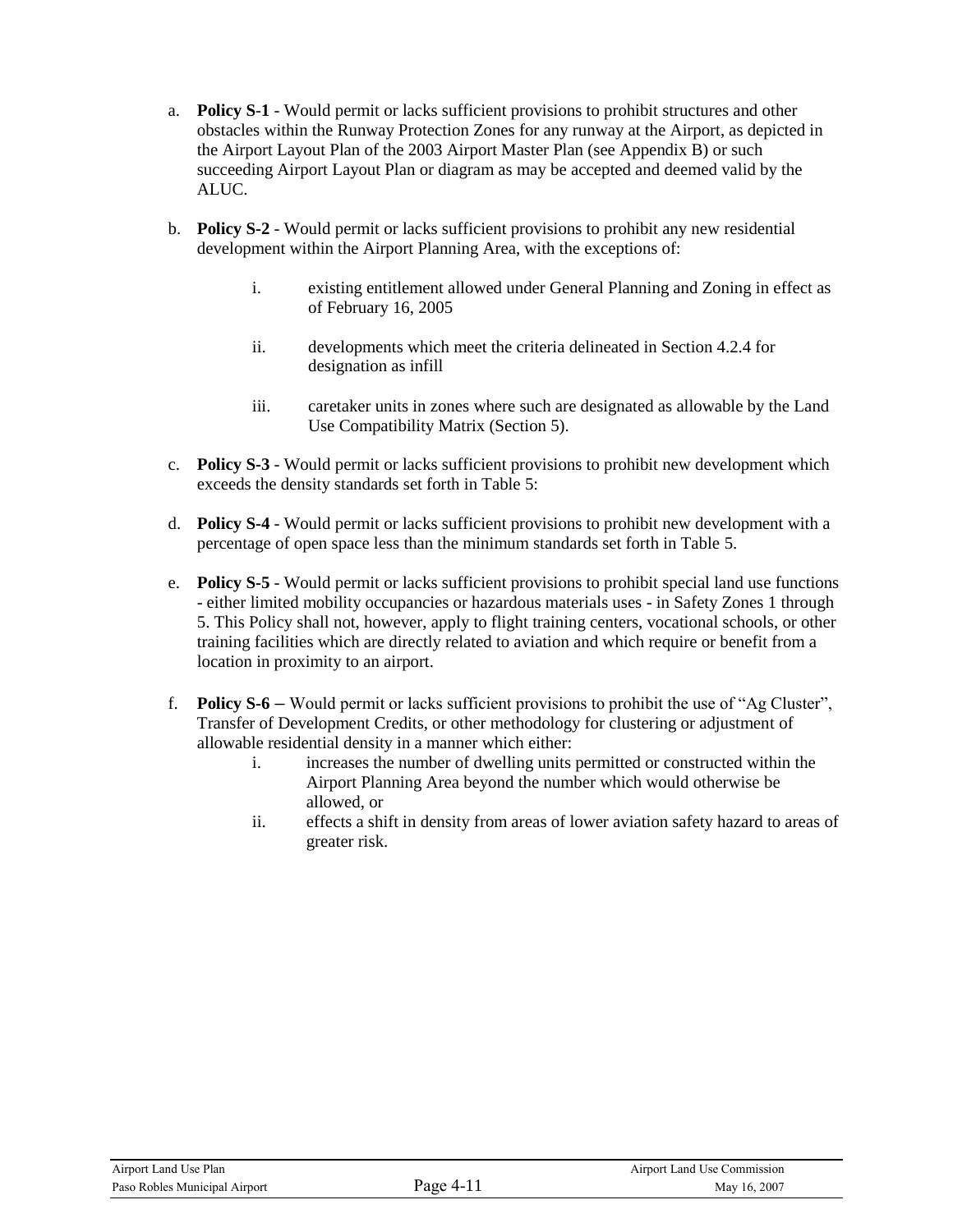#### **Policy S-6 Examples:**

 An applicant owns 2000 acres of land, half of which is located outside of the Airport Planning Area. County zoning allows for one residence for each ten acres. The applicant proposes to build a cluster of 200 homes in Airport Safety Zone 5.

*Since 1000 acres of the applicant's parcel is located within the Airport Planning Area, he would be entitled, in the absence of clustering, to construct only 100 homes within the Planning Area. The proposal put forward is, therefore, inconsistent with the ALUP, since it would increase this number to 200.*

 An applicant owns 60 acres of land, half of which is located in Airport Safety Zone 5 and half of which is in Safety Zone 3. County zoning allows for one dwelling unit for each five acres. A proposal is brought forward to develop a cluster of twelve homes, to be constructed in Zone 3.

*In the absence of clustering, the applicant would be entitled to develop six homes in Zone 3 and six homes in Zone 6. Since the proposal would result in twelve residences in Zone 3, it creates a "shift in density" from an area of lower risk to a more highly impacted area. The proposal is, therefore, inconsistent with the ALUP. Consistency could be achieved, however, if the applicant resites the project to a location in Zone 6.*

#### **TABLE 5: MAXIMUM ALLOWABLE NONRESIDENTIAL LAND USE DENSITIES AND MINIMUM REQUIRED OPEN SPACE**

| <b>Airport Safety Area</b>              | <b>Maximum Land</b><br><b>Use Density</b><br>(persons/acre) | <b>Maximum Single</b><br><b>Acre Land</b><br><b>Use Density</b><br>(persons/acre) | <b>Minimum</b><br>Percent<br><b>Open Space</b><br>$(\%$ gross area) |
|-----------------------------------------|-------------------------------------------------------------|-----------------------------------------------------------------------------------|---------------------------------------------------------------------|
| <b>Airport Property</b>                 | n/a                                                         | n/a                                                                               | n/a                                                                 |
| Zone 1 - Runway Protection Zones        | $\theta$                                                    |                                                                                   | 100                                                                 |
| Zone 2 - Inner Approach/Departure Zones | 20                                                          | 40                                                                                | 30 <sup>1</sup>                                                     |
| Zone 3 - Turning and Sideline Zones     | 60                                                          | 120                                                                               | $25^{2}$                                                            |
| Zone 4 - Outer Approach/Departure Zones | 40                                                          | 120                                                                               | 20 <sup>2</sup>                                                     |
| Zones $5$ and $6$                       | 150                                                         | 450                                                                               | 10                                                                  |

1. No structures, congregations of equipment or vehicles, or public venues shall be located within 250 feet of any extended runway centerline and within 6000 feet of the corresponding runway end.

2. When feasible, development should be planned in a manner that maintains maximum open space within 50 feet of any extended runway centerline.

×.